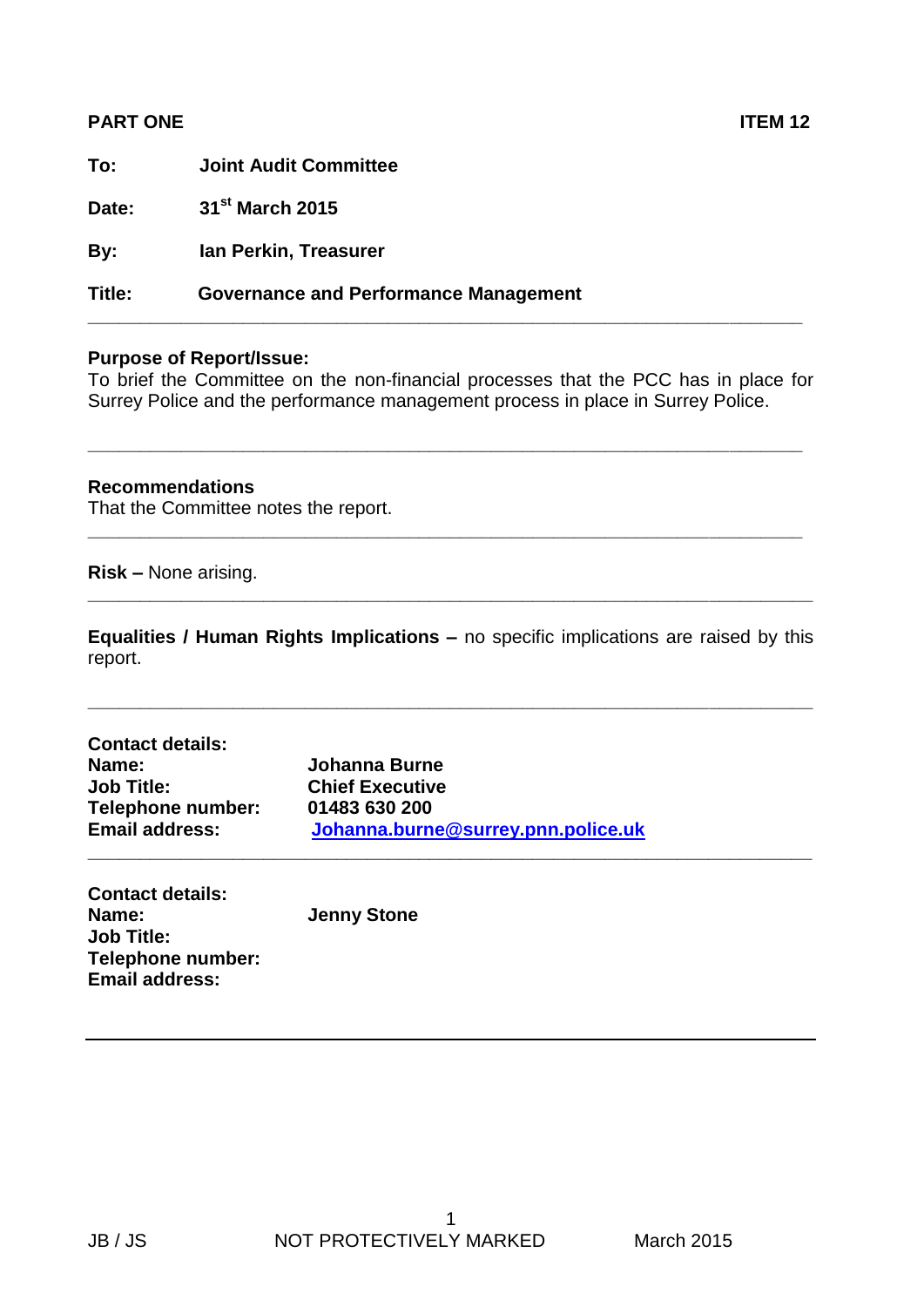## **1. Governance Processes**

1.1 It is one of the core responsibilities for the PCC to hold the Chief Constable to account for delivery against the Polcie and Crime Plan set by the PCC. The PCC has set out in his Police and Crime Plan how he will carry out this duty as follows:

*"I do not believe in micromanagement or setting a raft of targets which could skew police activity towards chasing numbers rather than doing the right thing for the public. I don't want our senior officers and staff tied up with bureaucracy or wasting time in unnecessary meetings. Nor do I want to wrestle operational independence from the Chief Constable or undermine her ability to direct and control the Force. I believe in supporting the Chief Constable and her team in their difficult and demanding roles.* 

*I will be asking the Chief Constable to report to me in person at monthly management meetings on how Surrey Police is meeting the people's priorities. Key to this will be updates on the areas I have highlighted, such as reducing antisocial behaviour, crime rates, seizure of assets, how victims are being treated, public engagement opportunities and standards.* 

*I intend to conduct my scrutiny of the Chief Constable in an open and transparent way by webcasting these management meetings. In this way I can demonstrate publicly that the Chief Constable is policing Surrey according to this Plan and that she is fulfilling her duties around equality and diversity, co-operation with partners*  in community safety and criminal justice, meeting the Strategic Policing *Requirement and safeguarding children. "*

- 1.2 The main ways in which the PCC ensures non-financial governance and performance oversight is:
	- Webcast management meetings these are held every other month. The PCC, Deputy PCC, Chief Executive and Treasurer scrutinise the Chief Constable and her team on performance against the 6 People's Priorities as set out in the Police and Crime Plan. Over the years 100's of people have watched these webcasts, proving much more popular than attendance at governance meetings. The Surrey PCC was the first governacne body of policing to carry out such transparent scrutiny. Papers, minutes and links to to the webcasts are published on the PCC's website.
	- Quarterly scrutiny meetings. These meetings allow the PCC and his team to cover areas of performance against the Police and Crime Plan in greater detail than can be done at management meetings. Topics in the past have included responding to domestic violence, budget development, roads policing, complaints and tackling drugs in school. A work plan has been set out for 2015, although this can be changed if new or emerging issues arise. A formal agenda is set, minutes taken and Surrey Police provide information and experts in the area being scrutinised.

2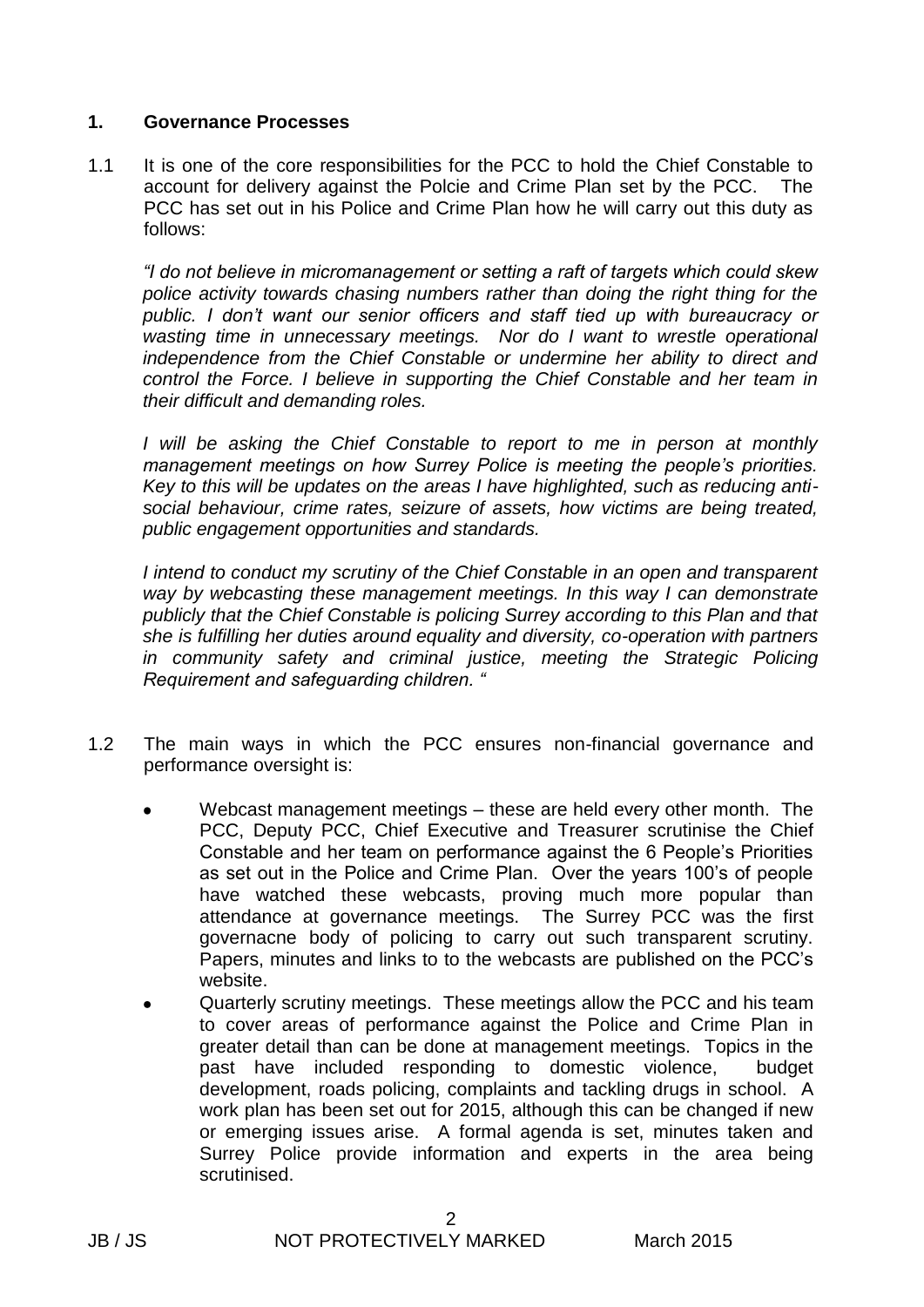- Bi-weekly meetings these are informal meetings between the PCC, Deputy PCC and others as required and the Chief Constable and members of her Chief Officer group as required. At these meetings the PCC is briefed on topics by the Chief Constable that she judges to be of high importance. For example, high profile cases or investigations, shortterm performance issues, national policing issues.
- Access to Surrey Police and national police performance information. The OPCC has full access to Surrey Police management information and to national police performance information. National information includes iQuanta, which is a database only for policing performance professionals, and open websites such as Her Majesty's Inspector of Constabularies (HMIC) data and policeuk.
- Independent performance advice. The PCC's Senior Policy Officer has overarching responsibility for provide advice to the PCC on Surrey Police performance issues. This member of staff has a background in performance management and regularly considers Surrey Police reports and information on local and national systems to provide the PCC with areas which he may wish to provide a scrutiny or governance focus.
- Complaints oversight the PCC has a dedicated officer who handles complaints into the OPCC and also oversees the Surrey Police complaints process and advises the PCC. This includes dip-sampling cases and monitoring trends
- Independent Custody Vistor Scheme the PCC is responsible for this scheme whereby volunteers carry out unanncounaced visits to custody centres in Surrey. The OPCC has a part-time member of staff who manages the scheme and 50 volunteers in place. Data is captured and the conditions in Surrey Police custody are monitored.
- Gold groups these are Surrey Police groups where high profile incidents or themes are governened. The PCC or member of the OPCC attends these groups where Surrey Police feel that either the PCC needs to be kept briefed or where OPCC input would be helpful.
- Collaboration board this board oversees the collaboration between Surrey and Sussex and is co-charied by the Deputy PCC. Business plans, financial savings plans and performance are all scrutinised.
- South East Regional Meetings. Some policing functions that impact on Surrey residents are carried out regionally due to their specialist nature, for example counter-terrorism, tackling Serious and Organised Crime, undercover policing etc. The PCC, Chief Constables and supporting staff are part of a South East governance board (with rotating PCC chairs) which scrutinise the performance of regional units.
- 1.3 Beyond Surrey Police, the PCC or his team in the OPCC is also involved in performance oversight of other organisations – fulfilling his 'and crime' part of his role. This includes:
	- The Community Safety Board the PCC chairs this board which brings together all partners with a statutory responsibility for delivering community safety in Surrey (Surrey County Council, local councils, Surrey Police, Fire and Rescue, Health). This board sets community safety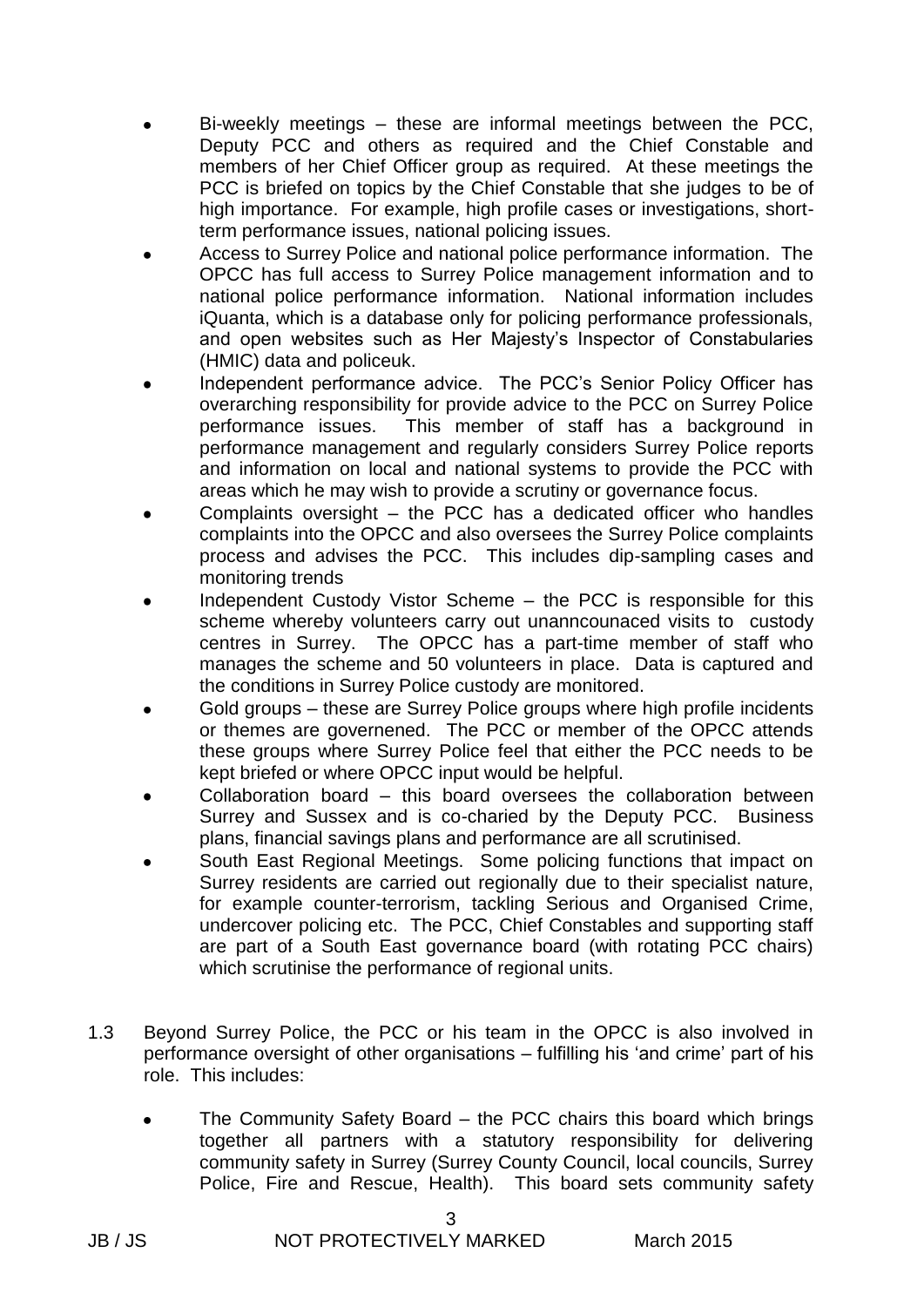strategy, brings together the local Community Safety Partnerships and considers cross-agency working.

- The Surrey and Sussex Criminal Justice Partnership this board is split into a two meetings, one each for Surrey and Sussex, which meet on the same day to discussed delivery of justice in Surrey. The Deputy PCC cochairs the Surrey part of this board (with the Deputy Chief Constable). Agencies across the criminal justice system are represented (e.g. police, the Crown Prosecution Service, Courts, Youth Offending Team etc) to look at how justice is deliverd in Surrey, to scrutinise performance and to direct work being undertaken to improve joint working.
- Services to victims the OPCC is represented at a number of different groups which look at the standard of services provided to victims. This includes the Victim Care Board, Sexual Assault Referral Centre governance board and the Domestic Violence Commissioning Group.

## **2. Performance Management within Surrey Police**

The new Crime Performance Board was launched in August 2013 by Deputy Chief Constable Nick Ephgrave. The Crime Performance Board aimed to

- To identify areas of current performance risk and present analysis to inform discussion and action
- To hold unit commanders to account for the performance of their respective command, to identify areas of high performance and promulgate best practice
- To identify performance trends and plan activity in advance to mitigate anticipated performance challenges, to co-ordinate force initiatives in line with known seasonal trend
- To ensure consistent messaging and compelling communication of performance across the Force via the Monthly Force Performance Bulletin

The Crime Performance Board has used a thematic approach make successful step changes in performance in certain areas. An example of this is Domestic Burglary where:

- The Crime Performance Board reviewed Domestic Burglary performance using logic tree analysis- enabling identification of what factors led to a successful investigation
- Findings from the Logic tree analysis were presented to the Crime Performance Board with recommendations for action
- Crime Performance Board attendees were then asked to make 'Commitments to Action'
- Specific communications were then rolled out across the Force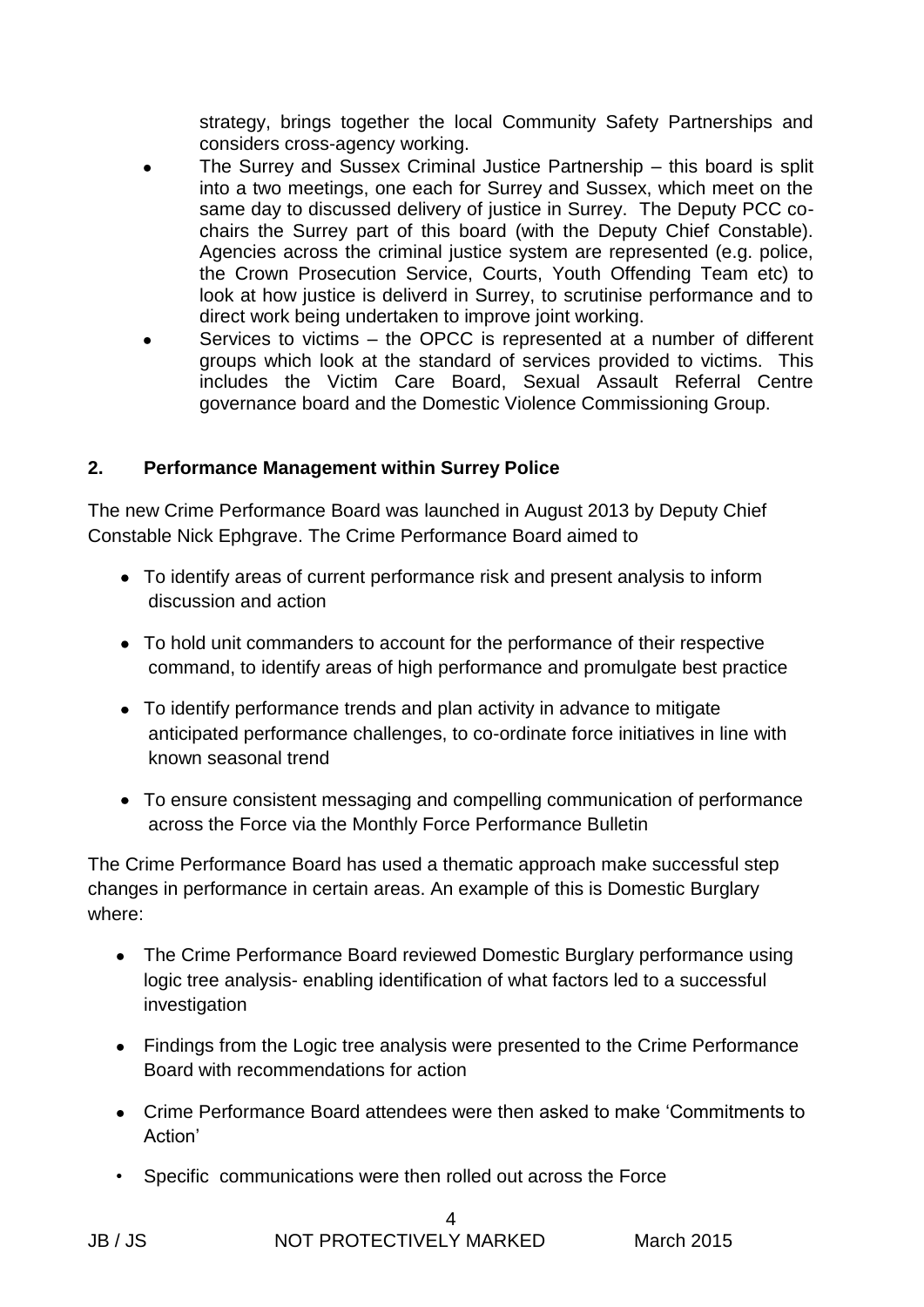- Improvements in performance were then monitored through the Board. Notable improvements in Domestic Burglary reduction and detection were achieved
- A review was undertaken by the Superintendent thematic lead for Domestic Burglary evaluating the strategies and tactics that had been used to improve performance. Best practice was identified presented to back to the Crime Performance Board

It has been recognised that the Crime Performance Board's primary focus has been on crime and public protection. There has been limited capacity to replicate the Crime Performance Board's thematic approach across all areas of performance. As a result a new performance governance framework has been developed for Surrey Police and will be launched in April 2015.

- The new framework mirrors the HMIC's 'PEEL' inspection framework of the three pillars of Effectiveness, Legitimacy and Efficiency whilst ensuring that performance against all six of the People's Priorities as set out in the Police and Crime Commissioner's Police and Crime Plan will be captured and scrutinised.
- A high level dashboard has been developed that contains around 40 key performance and risk measures that have been identified within the three pillars, and have been mapped to six People Priorities and the Force's strategy of Keeping people safe from harm, giving them confidence that we will be there when they need us and relentlessly pursuing criminals.
- Two new Performance Boards are being set up alongside the existing Crime Performance Board: the 'Legitmacy Performance Board' and 'Efficiency Performance Board' to ensure there is capacity to scrutinize all areas of performance effectively.
- In addition there will be a Performance Cabinet which will act as performance accountability mechanism overarching the three Performance Boards (refer to diagram below). The Performance Cabinet will be the point for; the escalation of performance risks, the assessment performance holistically; the reviewing of data integrity and organisational risk findings as identified by the SCIRG (Strategic Crime Incident and Risk Recording Group) and the SRALG (Strategic Risk and Learning Group) and the tasking of the three Performance Boards